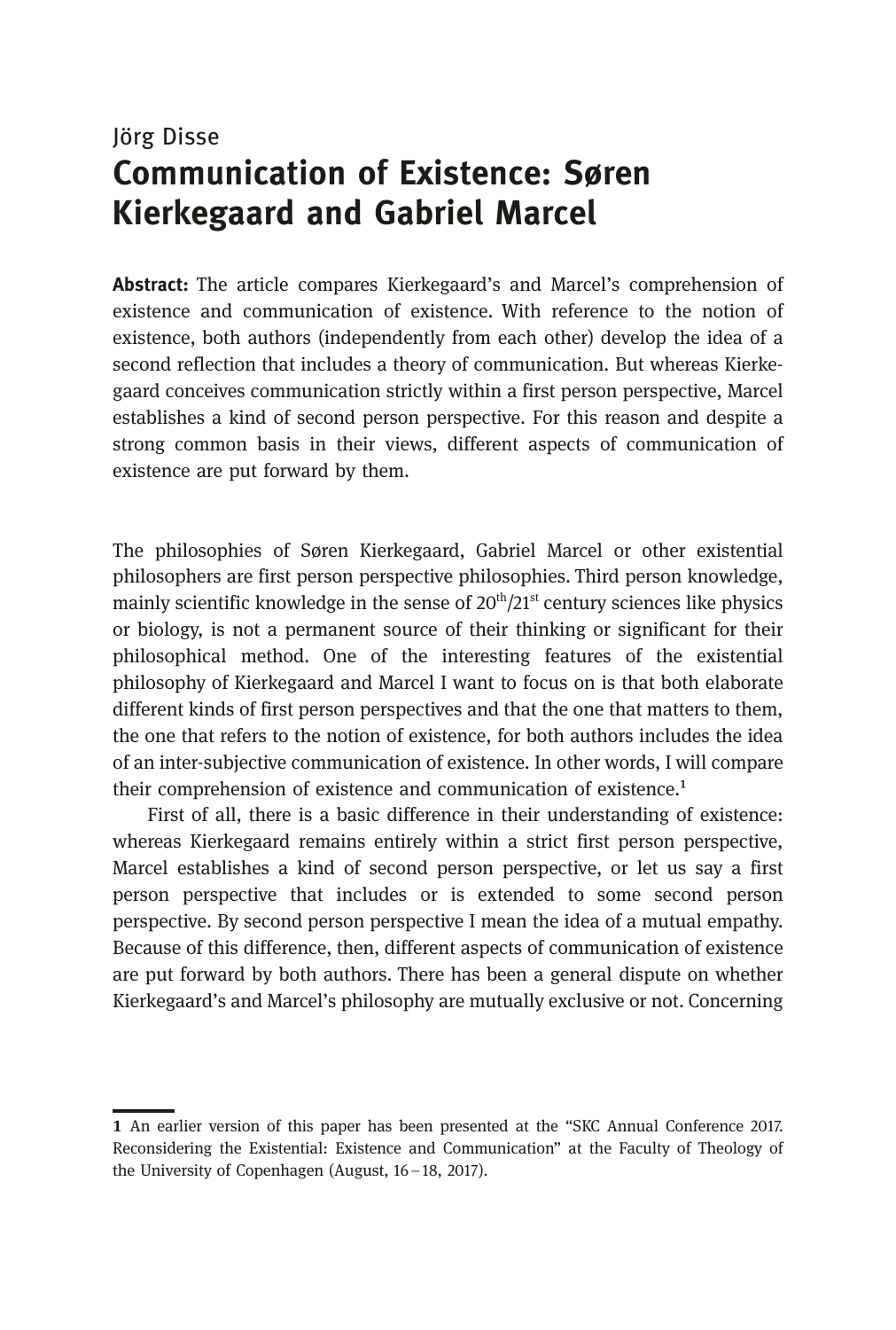this dispute, my conclusion will be—with Malagon<sup>2</sup> and against Anderson<sup>3</sup>—that despite the differences, their views of an existential first person perspective have a strong common basis.

# I Kierkegaard

For the purpose of comparing Kierkegaard with Marcel, I am not going to deal here with the relationship of Kierkegaard to his pseudonyms and the relationship of the pseudonyms among themselves. My interpretation will be mainly based on Kierkegaard's understanding of existence and communication of existence in the Concluding Unscientific Postscript, i.e., on the special kind of first person perspective and the communicative implications developed in this writing.<sup>4</sup>

### A Objective and Subjective Reflection

What are the two first person perspectives that Climacus—from now on just, Kierkegaard—describes in the Postscript? First we can reflect on things through objective thought. We are then neutral subjects turned toward objects as

<sup>2</sup> Anthony Malagon, "The Existential Approach to God in Kierkegaard and Marcel: A Conciliatory Study," Marcel Studies, vol. 1, no. 1, 2016, pp. 1–23.

Thomas C. Anderson, "The Experiential Paths to God in Kierkegaard and Marcel," Philosophy Today, vol. 26, 1982, pp. 22–40.

I do not mean that Kierkegaard's views on communication are identical or can be reduced to those of Climacus, but the Postscript is the central writing for Kierkegaard's view on communication of existence and the one relevant for a comparison with Gabriel Marcel. As to the ongoing discussion on Kierkegaard's authorship, it may help just to mention that contrary to other Kierkegaard scholars I consider the understanding of communication of existence in the Postscript to be very much the same as in other of his writings. Particularly The Point of View does not seem to me to exhibit a different idea than the one we find in the Postscript contrarily to the position of Joakim Garff in "'To produce was my life': Problems and Perspectives within the Kierkegaardian Biography," in Kierkegaard Revisited: Proceedings from the Conference "Kierkegaard and the Meaning of Meaning It", Copenhagen, May  $5-9$ , 1996, ed. by Niels Jørgen Cappelørn and Jon Stewart, New York: Walter de Gruyter 1997 (Kierkegaard Studies Monograph Series, vol. 1), pp. 75–93, and in "The Eyes of Argus: The Point of View and Points of View on Kierkegaard's Work as an Author," in Kierkegaard: A Critical Reader, ed. by Jonathan Rée and Jane Chamberlain, Malden, MA: Blackwell 1998, pp. 75–102. I basically agree with the critique of Mark A. Tietjen, Kierkegaard, Communication, and Virtue. Authorship as Edification, Bloomington and Indianapolis: Indiana University Press 2013, pp. 64–85.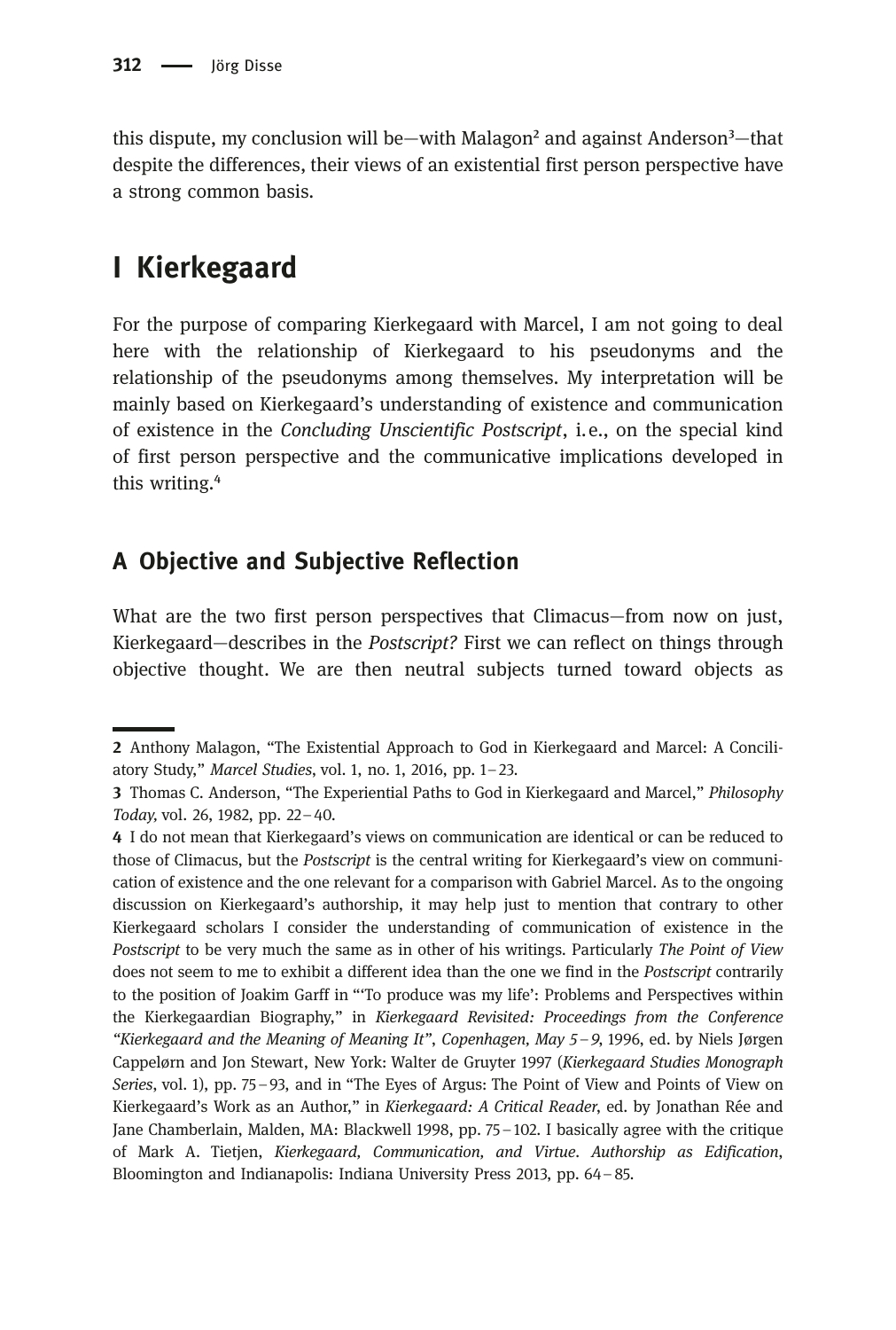something outside the subject, producing true propositions. Kierkegaard does not talk about true propositions but about truth: "When truth is asked about objectively, reflection is directed objectively at truth as an object to which the knower relates."<sup>5</sup> The neutral subject is not interested in the relation of this objective thought to himself as a subject: "…objective thought is indifferent to the thinking subject."<sup>6</sup>

But we can also seek truth for our own life as living individuals, truth that helps us to know what we ought to do in our timely, finite existence. In contrast to the neutral subject of objective knowledge "whose existence or non-existence becomes…infinitely indifferent," such an individual, Kierkegaard calls him a subjective thinker, $\vec{a}$  is "infinitely interested in existing." $\delta$  Now he describes existence as the constant striving of an individual.<sup>9</sup> Striving necessarily means pursuing goals. For the subjective thinker infinitely interested in existing, the main question therefore is what goals he ought to pursue, which are good and which are bad. In the broadest sense of the word this is an ethical issue. It is in this sense, I think, that Kierkegaard primarily uses the notion of the ethical in the *Postscript*.<sup>10</sup> To be striving, necessarily means to live ethically. To live ethically means to relate a truth to one's existence in terms of what this truth means for the life of the individual. $11$ 

SKS 7, 182 / CUPH, 167. Quotations in English are given from Kierkegaard, Concluding Unscientific Postscript, trans. by Alastair Hannay, Cambridge: Cambridge University Press 2009 (CUPH). SKS 7, 73 / CUPH, 62. Or: "The path of objective reflection leads to abstract thinking, to mathematics, to historical knowledge of various kinds, and always leads away from the subject, whose existence or non-existence becomes, and from the objective point of view quite rightly, infinitely indifferent…" (SKS 7, 177 / CUPH, 163).

"The subjective thinker's task is to understand himself in existence" (SKS 7, 321 / CUPH, 294). SKS 7, 275 / CUPH, 253.

<sup>9 &</sup>quot;Existence itself, existing, is a striving..." (SKS 7, 90 / CUPH, 78).

<sup>10</sup> Maybe this is what he wants to express with a sentence like: "The continued striving expresses the existing subject's ethical life view" (SKS 7, 113 / CUPH, 103).

To be interested in existing is not just to be concerned about what one ought to do in one's finite life. Life or existence is more than finite. It is, as Kierkegaard expresses it, a synthesis of the infinite and the finite (cf. SKS  $7$ , 91 / CUPH, 78). And it is precisely our striving that is "directed towards the infinite" (ibid.). It is the striving that makes us such a synthesis. Therefore, once the individual realises that his striving is basically directed toward the infinite or, as Kierkegaard often calls it, toward eternal happiness, his concern is not only an ethical but at the same time a religious one.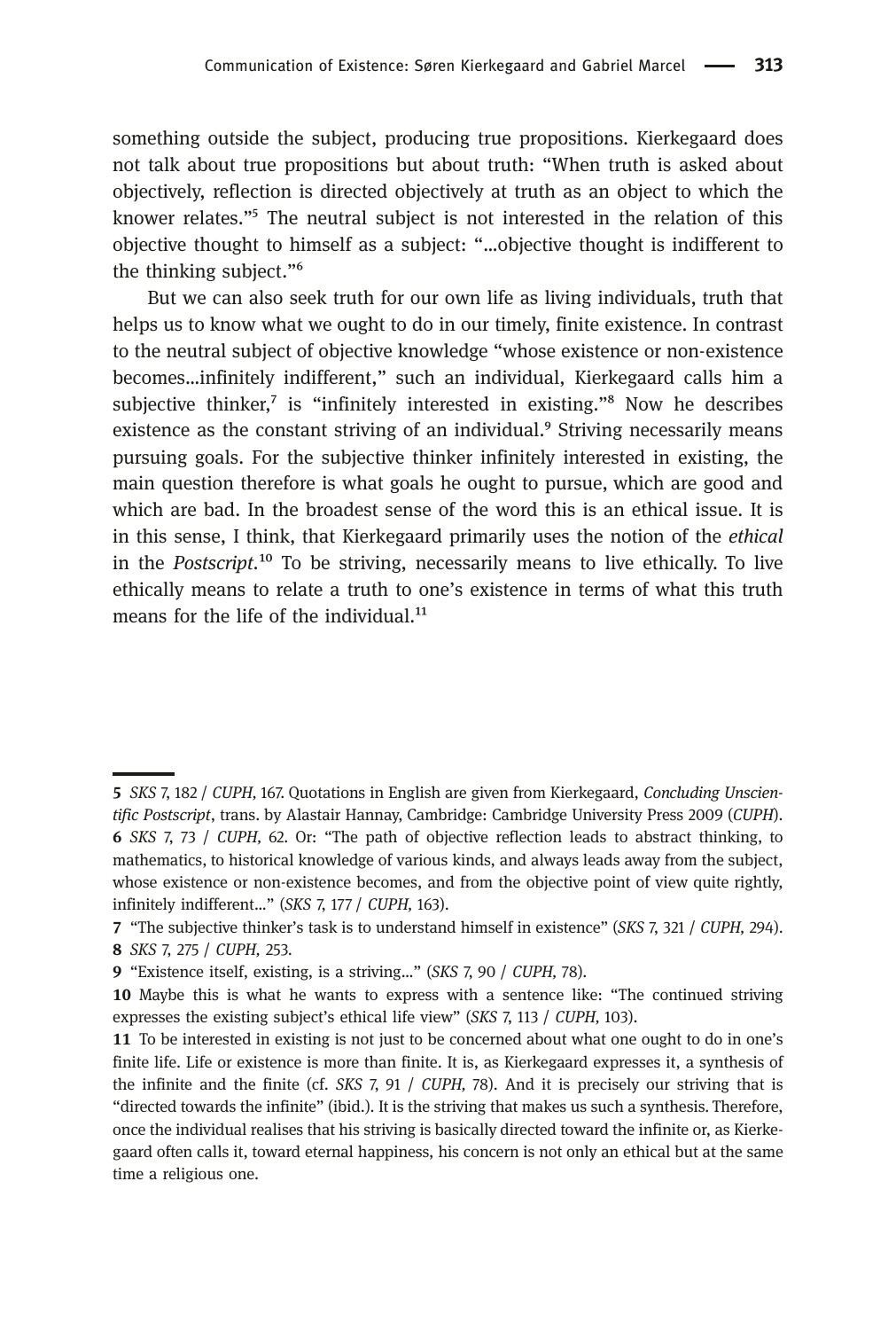### B Self-Feeling

Now, how do we, as subjective thinkers, come into touch with our own existence? There is a form of self-awareness different from self-reflection as an activity of reflecting on ourselves in terms of conceptual thinking, of objective knowledge. Self-reflection would mean to transform the reality or actuality of ourselves into a possibility, because "all knowledge about actuality is possibility."<sup>12</sup> To think that I am this or that means to think about myself in terms of a projection of my mind without being in touch with my real being by doing it. Of course, if the individual acts according to what he is thinking, he "cancels the possibility and identifies himself with what is thought, in order to exist in it."<sup>13</sup> But doing, loving or having faith would not be possible without a special kind of self-awareness which is not self-reflection.<sup>14</sup> Kierkegaard describes it as a form of being in touch with one's own actuality as such: "The only actuality that one who exists has more than a knowledge of, is his own actuality, the fact that he is there, and this actuality is his absolute interest."<sup>15</sup> And he identifies this actuality with the ethical. The ethical is "the only actuality that does not become a possibility by being known and cannot be known just by being thought...."<sup>16</sup>

What kind of self-awareness is this? Kierkegaard almost never mentions it directly, but obviously he means a self-feeling. Indirectly it is evidenced when he equates subjectivity with passion, $17$  particularly when he calls the relationship to God an infinite passion for eternal happiness, $^{18}$  the "maximum" of passion,<sup>19</sup> the "supreme effort" ("*yderste Anstrængelse*") of subjectivity,<sup>20</sup> equivalent to faith.<sup>21</sup> There cannot be such a passion without a self-awareness

SKS 7, 123 / CUPH, 109 (cf. SKS 7, 39 / CUPH, 29).

21 SKS 7, 124 / CUPH, 110.

SKS 7, 288 / CUPH, 264.

<sup>13</sup> SKS 7, 310 / CUPH, 284. The same is true for love and faith. We exist in what we love and have faith in (SKS 7, 314 f. / CUPH, 288 f.).

That Kierkegaard's understanding of the human subject presupposes such a self-awareness has been extensively analysed in Jörg Disse, "Das unmittelbare Selbstverhältnis bei Søren Kierkegaard," Allgemeine Zeitschrift für Philosophie, vol. 17, no. 1, 1992, pp. 17–34.

SKS 7, 288 / CUPH, 264.

<sup>16</sup> One could also refer to the notion of inwardness (SKS 7, 296 / CUPH, 272).

SKS 7, 39 / CUPH, 29; SKS 7, 60 / CUPH, 49.

SKS 7, 39 / CUPH, 29.

<sup>20</sup> SKS 7, 39 / CUPH, 46.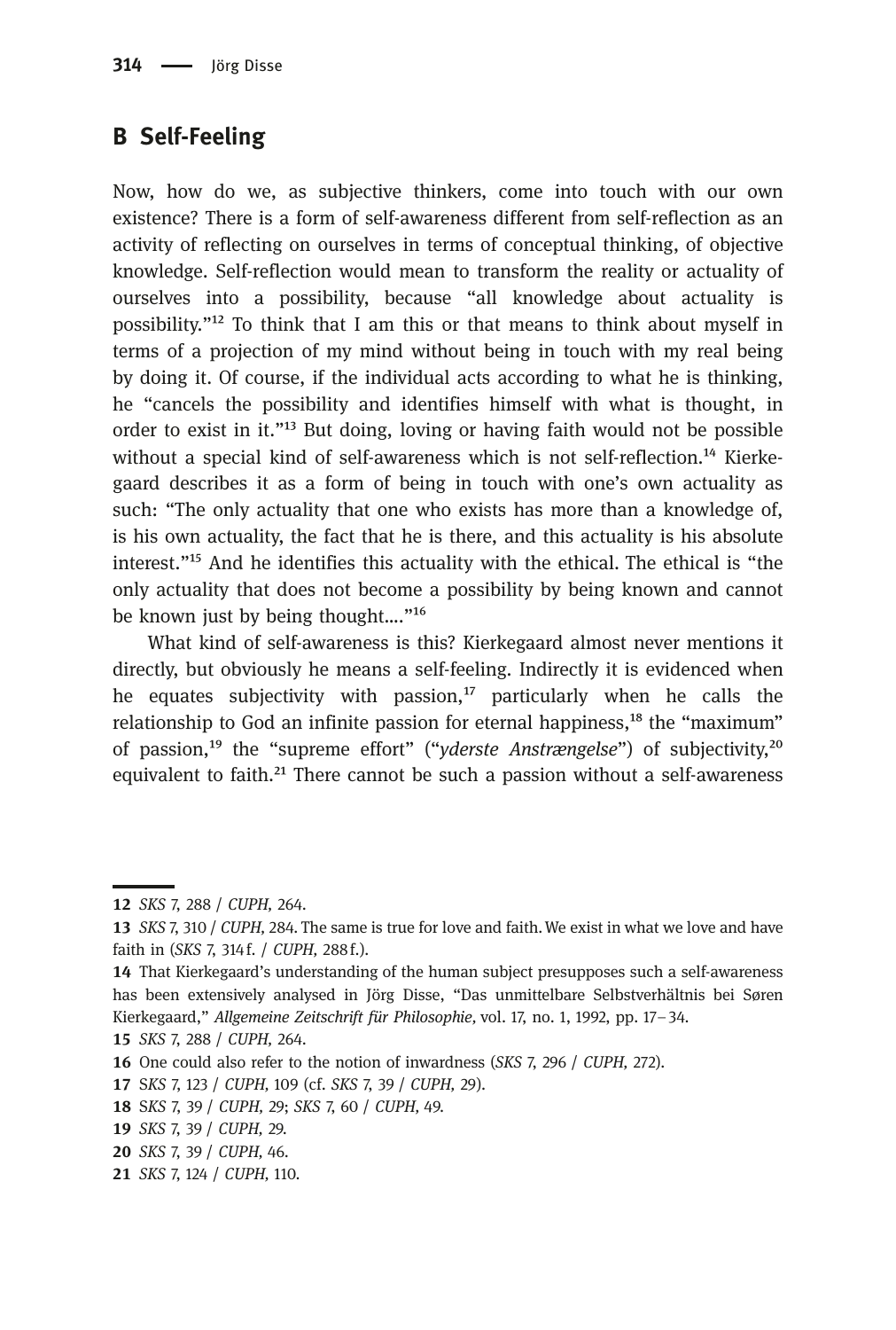of it in terms of a feeling.<sup>22</sup> At its maximum it will be a self-awareness accompanying our being in touch with God through infinite passion.<sup>23</sup> And in this context there is indeed one direct mention of a self-feeling. Eternal happiness grounds in an "abstracting self-feeling of subjectivity" ("Subjektivitetens…fragdragende Selvfølelse").<sup>24</sup> Kierkegaard doesn't explain what he means by "abstracting" ("fradragend") here. I suggest he means the feeling of one's feelings independently of their content. Therefore, for Kierkegaard, to become subjective, which is the highest aim for a subject, is to relate to oneself and to God on the ground of a self-feeling.<sup>25</sup> It is making of it a criterion of one's behaviour in life.

#### C Subjective Truth

To be related to oneself in terms of a self-feeling and to make of it a criterion of one's behaviour in life is, I would say, to be interested in one's own existence. And to live in such a way is also to be directed to another kind of truth, to subjective truth as Kierkegaard calls it.

Subjective truth is a truth that is true for existence, for the timely, finite existing subject. Generally, by "subjective truth" Kierkegaard means an objective truth becoming a truth for one's own existence. This is what subjective thought, or as Kierkegaard also calls it, subjective reflection is mainly about. By subjective reflection the existing subject relates some objective truth to his own existence or subjectivity.<sup>26</sup> As Kierkegaard expresses it: "If truth is asked about subjectively, reflection is directed subjectively on the individual's relation."<sup>27</sup> What is meant is the individual's relation to an objective truth. With reference to the knowledge of God, Kierkegaard describes it in the following way: "Objectively, reflection is on it being the true God, subjectively on the individual relating to something in such a way that his relation is truly a God-relationship."<sup>28</sup> Subjective reflection is

26 Cf. SKS 7, 77 / CUPH, 65.

<sup>22</sup> We usually cannot feel passion for something without feeling our feeling of passion. In every feeling of something there is a self-feeling implied. The only exception would be unconscious emotionality.

<sup>23</sup> Cf. SKS 7, 39 / CUPH, 29.

<sup>24</sup> SKS 7, 59 / CUPH, 49, translation modified.

<sup>25</sup> In Disse, "Das unmittelbare Selbstverhältnis bei Søren Kierkegaard," pp. 25 f. and pp. 28 f., I show that such a self-feeling can also be found in The Concept of Anxiety.

<sup>27</sup> SKS 7, 182 / CUPH, 167 f.

<sup>28</sup> SKS 7, 182 / CUPH, 168.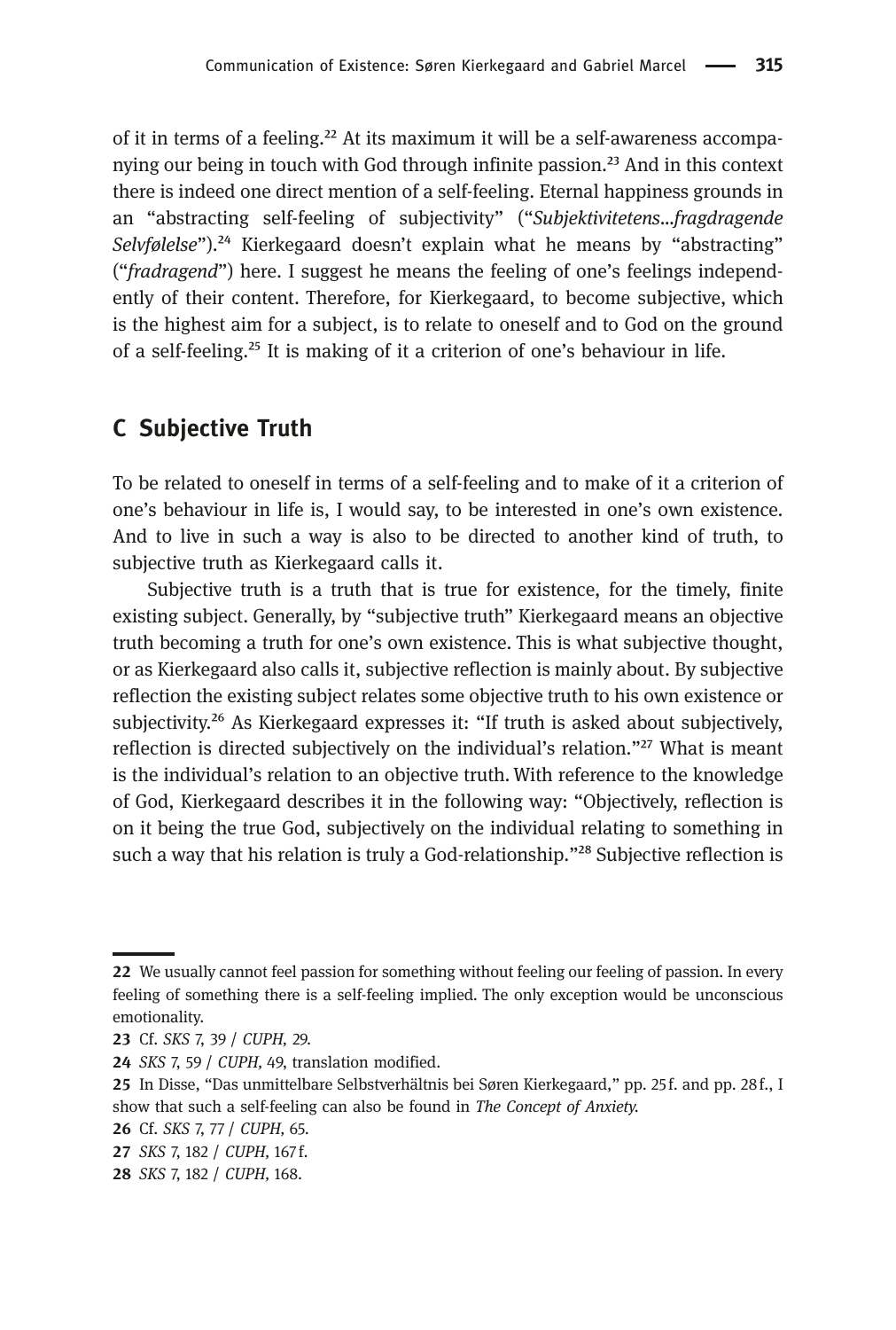a reflection that "turns in towards subjectivity";<sup>29</sup> it is inwardness or reflection of inwardness, as Kierkegaard also calls it.<sup>30</sup>

More precisely, in order to reach subjective truth, we need a double reflection: Objectively we think the universal, subjectively we make of it something significant for the isolated subject we are: "The reflection of inwardness is the subjective thinker's double reflection. In thinking, he thinks the universal, but as existing in this thinking, as assimilating this in his inwardness, he becomes more and more subjectively isolated."<sup>31</sup> It is this reflection of inwardness, a reflection based on our emotional self-awareness, that leads to the kind of first person perspective that has real import: "All essential knowing concerns existence, or only such knowing as has an essential relation to existence is essential, is essential knowing." $32$ 

#### D Communication of Existence

Subjective reflection based on self-feeling relates the individual to itself or, which is the same, makes it being related to its own existence, or, which is still the same, makes an existing subject of it. But this is not yet communication of existence if we understand communication in the strict sense of an interpersonal relationship. Stressing the importance of existence and subjective reflection leads Kierkegaard to address the question of how to communicate existence to somebody else. I do not mean to explain to anybody what existence is, which would be the communication of objective knowledge, but to make him accomplish the inner movement of being concerned about his own existence. How can I communicate subjectivity or subjective truth if communication is mainly based on the exchange of information as the result of objective thought? Kierkegaard explicitly uses the expression "communication of existence" several times in the *Postscript* for this kind of communication.<sup>33</sup> How can we, for

<sup>29</sup> SKS 7, 180 / CUPH, 165.

SKS 7, 181 / CUPH, 166.

<sup>31</sup> SKS 7, 73f. / CUPH, 62.

SKS 7, 181 / CUPH, 166. Making of our self-feeling a criterion for deciding about a subjective truth may go as far as objective truth becoming indifferent to subjective truth. If passion is at its maximum, says Kierkegaard, the object is the right object, even if the subject has the wrong objective knowledge: "…if only the how of this relation is in truth, then the individual is in truth, even if he related in this way to untruth"  $(SKS 7, 186 / CUPH, 171)$ , what is meant, is objective untruth, e. g. the one who prays truly God though he worships an idol (cf. SKS 7, 184 / CUPH, 169). Thus the passion of the infinite becomes the choice of the objectively uncertain. Cf. SKS 7, 346 ("Existents-Meddelelse") / CUPH, 318 ("existence-communication").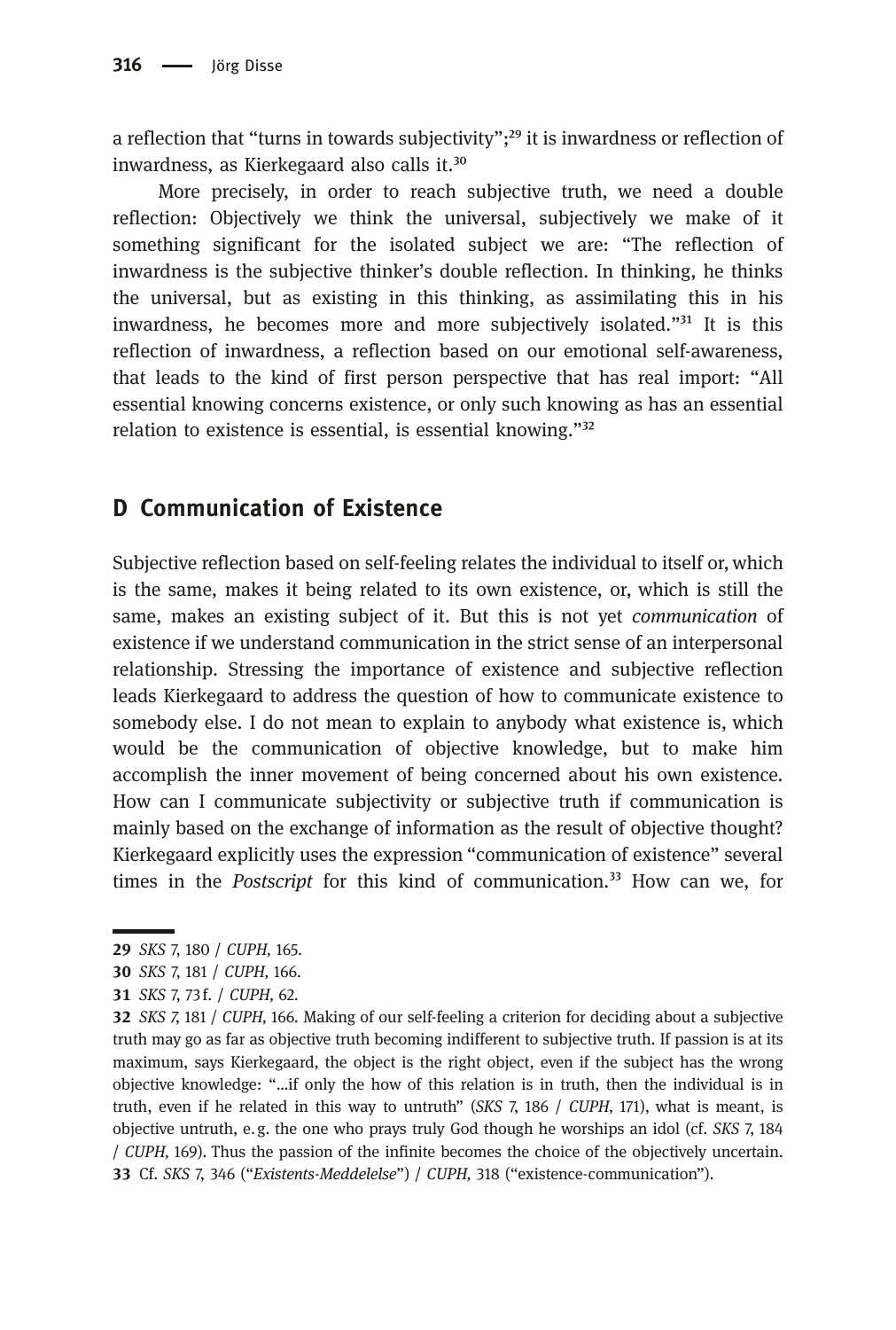example, communicate subjective truth with the help of "communication through books," he asks? $34$  How and what do I have to write in order to communicate existence?

For describing this kind of communication Kierkegaard introduces the notion of second reflection. I think we have to distinguish here between subjective reflection and second reflection. They are not identical. Second reflection includes subjective reflection as it reflects on the communication of subjective truth to another person.<sup>35</sup> For Kierkegaard this kind of communication is done again by a double reflection. With first reflection an objective thought is expressed; first reflection therefore is identical with objective thought. Then comes second reflection which is described in the following way: It is a reflection "which concerns the relation between that which is being imparted and the imparter, and reflects the existing imparter's relation to the idea" ("der betræffer Meddelsens eget Forhold til Meddeleren og gjengiver den existerende Meddelsers eget Forhold til Ideen").<sup>36</sup> Second reflection therefore has two aspects. It includes subjective thought as it "reflects the imparter's relation to the idea," and it reflects "the relation between that which has been imparted (to somebody else) and the imparter," which I would say means a reflection on the form of that which is being imparted so that the form reflects the relationship of the imparter to the idea. Second reflection is concerned, one could say, with the question: If I want to impart a subjective truth (my relation to an idea, not just the idea as such) to another, how am I going to do it? What will be the form of my communication in order to communicate this relation?

Now, existence, subjective truth or inwardness cannot, says Kierkegaard, "be imparted directly," $37$  i.e., by just explaining what it is. It cannot be imparted by objective communication. Objective communication may help one understand existence objectively, but it does not help make the inner move of existing in what is understood: "Existing in what is understood cannot be directly communicated to an existing spirit, not even by God, still less by a human being."<sup>38</sup> The same is true for Christian belief as far as it is a way of existing: "It could not be done by direct communication, since this is always only pertinent to a recipient in terms of knowledge, not essentially to one who exists."<sup>39</sup> To impart inwardness means that inwardness is being produced in

SKS 7, 250 / CUPH, 232.

SKS 7, 77 / CUPH, 65.

<sup>36</sup> SKS 7, 77 / CUPH, 65, translation modified.

SKS 7, 236 / CUPH, 218.

SKS 7, 249 / CUPH, 230.

<sup>39</sup> Ibid.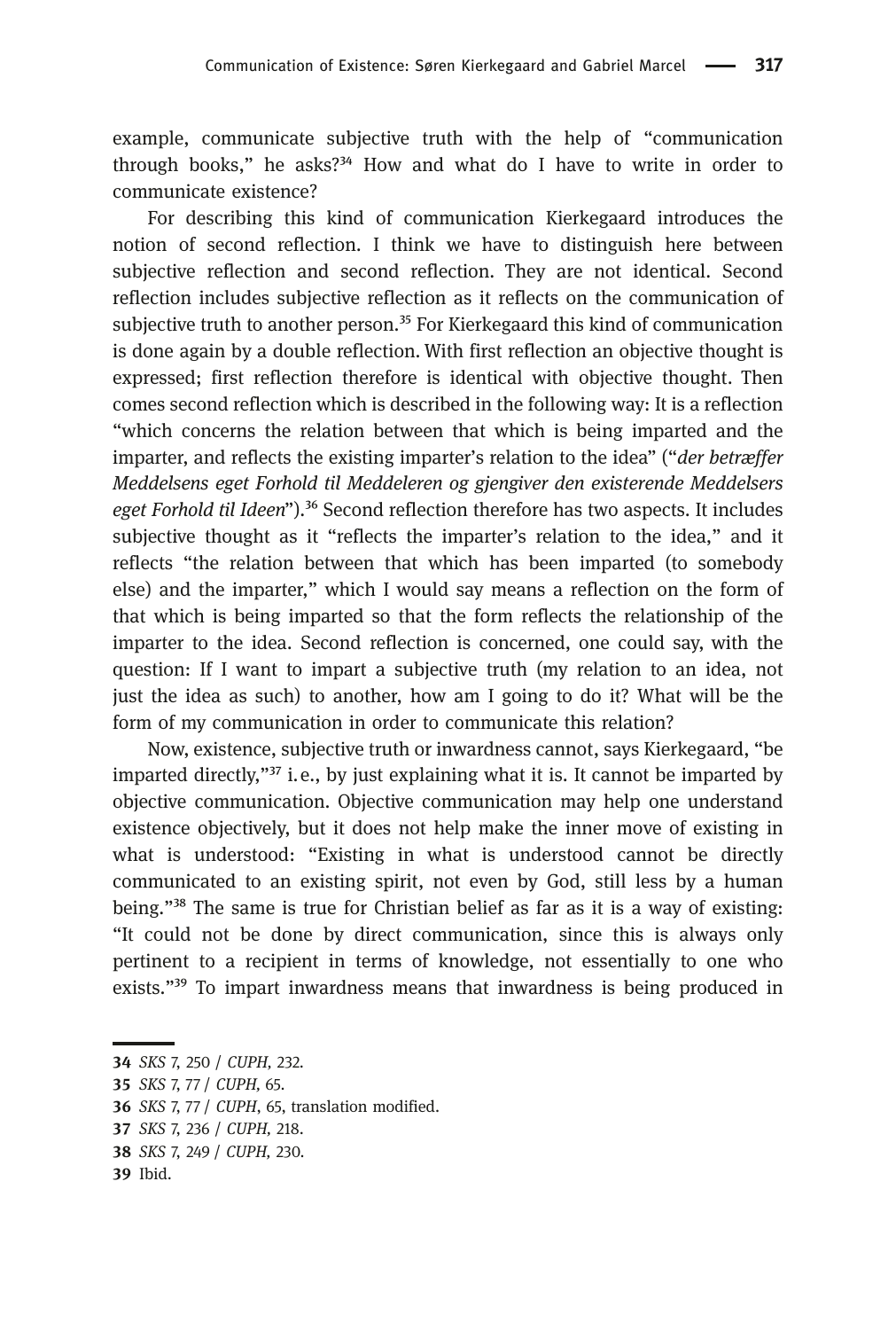the individual it is communicated to. And to be produced in such a way means that by its own activity the individual himself initiates a self-relationship of inwardness, initiates "the self-activity of appropriation," as Kierkegaard calls it.<sup>40</sup> The attempt to communicate existence or inwardness can only be the encouragement to this self-activity.<sup>41</sup>

For Kierkegaard, communication of existence seems always to involve some utterance of words. Something that can be objectively grasped is being said. But the core of this kind of communication is communication of inwardness or existence as something beyond words, as something that can only be disclosed in between or despite the words. Ideally the words disappear to clear space for inwardness: "…to receive inwardness is not to reproduce what is imparted directly, for that is echo. The repetition of inwardness is the resonance in which what is said remains absent...."<sup>42</sup> My interpretation is: What is said (i.e. the words) becomes secondary. There is the resonance of something accompanying the words, and if the recipient receives it, then "the thing said belongs to the recipient as if it were his own," $43$  i.e., it has become inwardness to the recipient. In that sense the reception of inwardness includes the resonance of something that is beyond words. This is probably why Kierkegaard calls inwardness a secret: "The ordinary communication, objective thinking, has no secrets; it is only with doubly reflected subjective thinking that secrets arise, i.e., all of its essential content is essentially secret because it cannot be imparted directly."<sup>44</sup>

43 Ibid.

SKS 7, 220 / CUPH, 203.

In the Postscript, Kierkegaard compares indirect communication of existence with our indirect access to God through his creation. Nature is God's work, but God is not visible in nature. God himself avoids any direct relationship to mankind: "For no anonymous author is able to hide himself more cunningly, no maieutic artist is able to avoid the direct relation more painstakingly than God" (SKS 7, 221 / CUPH, 204). How then do we recognise God in nature? "The observer does not slip into the result directly but must be at pains to find it by himself, and thereby break the direct relation" (ibid.). God is omnipresent in nature. But the only way to recognize it, is to be awakened into a God-relationship by "turning in towards one's own subjectivity…Nature, the totality of creation, is God's work. And yet God is not there, but within the individual human being there is a possibility…that is awakened in inwardness into a God-relationship, and then it is possible to see God everywhere" (SKS 7, 224 / CUPH, 206f.). In similar terms he considers the presence of God in Christ in Practice in Christianity as to be seen only indirectly.

SKS 7, 236 / CUPH, 218.

SKS 7, 79 / CUPH, 67. Pseudonymous writing is for Kierkegaard just one way, one strategy of paying attention to "the relation of indirect communication to truth as inwardness" as he explains in the "Appendix" to the Concluding Unscientific Postscript (SKS 7, 229 / CUPH, 211).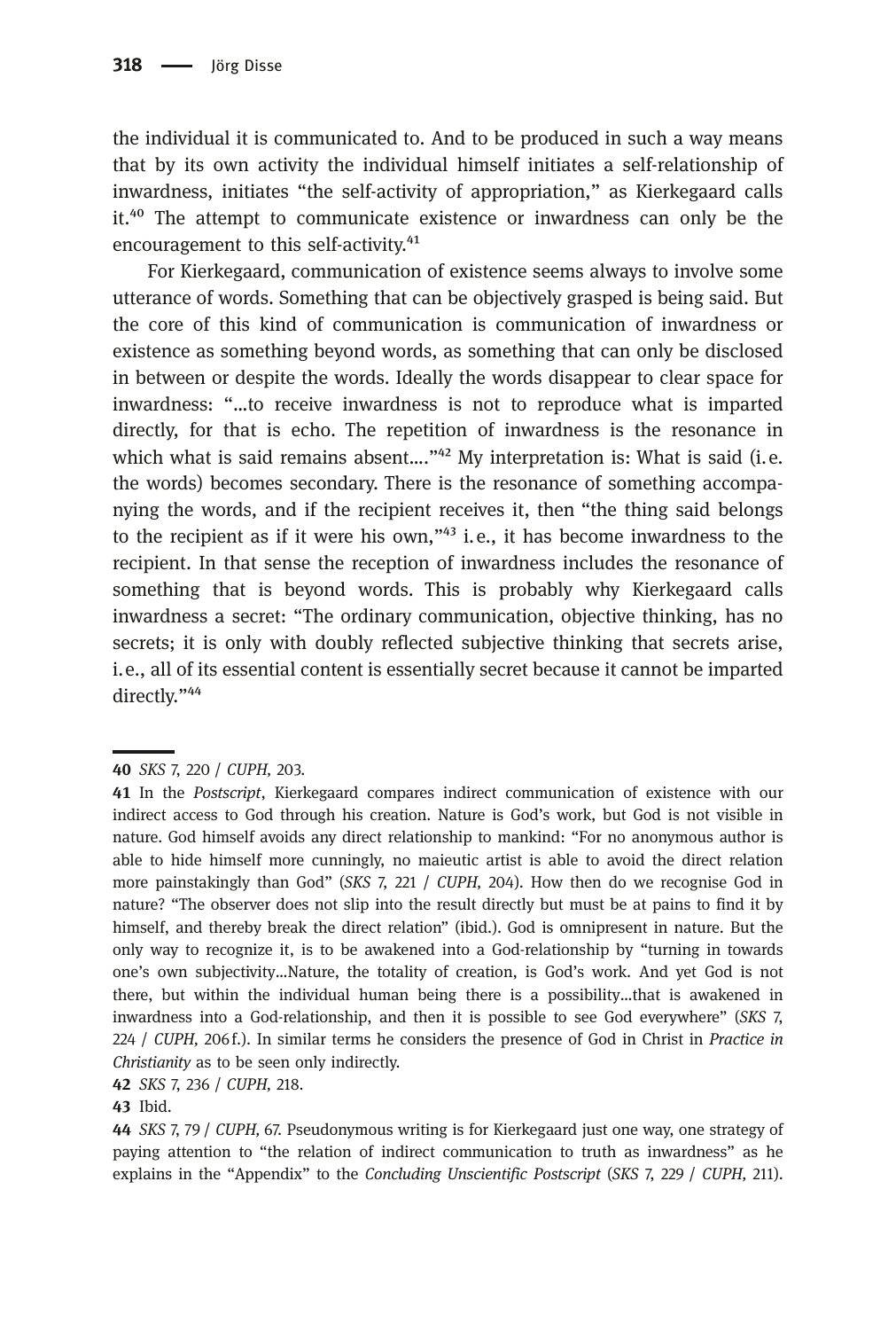## II Marcel and Kierkegaard

Let us now compare Marcel's approach with Kierkegaard's. The French existential philosopher Gabriel Marcel (1889–1973) didn't know much of Kierkegaard's work and developed his philosophy quite independently, stating himself that Kierkegaard's influence on his thinking seems to him "practically nonexistent."<sup>45</sup> There are only a few explicit references to Kierkegaard in the writings of Gabriel Marcel.⁴⁶ The only work of Kierkegaard that made a lasting impression on him was according to Marcel the Postscript, but he only read it in 1940 or 1941, well after having worked out the main characteristics of his own philosophy from 1915 on. The writings of Marcel that I am going to refer to are mainly the second part of the Metaphysical Journal from  $1915-1923$ ,<sup>47</sup> The Philosophy of Existence, <sup>48</sup> the continuation of the metaphysical journal (1928–1933) in Being and Having, $49$ *Creative Fidelity*<sup>50</sup> and *The Mystery of Being* published in 1951.<sup>51</sup> This last writing is the only one indisputably following the more detailed reception of the Postscript. But no new insights related to the influence of Kierkegaard can be found in these Gifford Lectures. All things considered, there is not much of a direct influence of Kierkegaard on Marcel.<sup>52</sup> But there are astonishing points of convergence in their thinking which ground their understanding of existence or let us say their idea of a first person perspective related to the notion of

Gabriel Marcel, "Kierkegaard en ma pensée," in Kierkegaard vivant. Colloque organisé par l'UNESCO à Paris du 21 au 23 avril 1964, Paris: Gallimard 1966, pp. 64–80, here p. 64.

For the exact references, see Jeannette Bresson Ladegaard Knox, "Gabriel Marcel: The Silence of Truth," in Kierkegaard and Existentialism, ed. by Jon Stewart, Farnham: Ashgate 2011 (Kierkegaard Research: Sources, Reception and Resources, vol. 9), pp. 199–215, here p. 204. 47 Journal Métaphysique, Paris: Gallimard 1927 / The Metaphysical Journal, trans. by Bernard Wall, Chicago: Henry Regnery 1950.

Positions et approches concrètes du mystère ontologique, Louvain: Nauwelaerts 1949 / On the Ontological Mystery, in The Philosophy of Existence, trans. by Manya Harari, London: Harvill Press 1948, pp. 1–31.

<sup>49</sup> Étre et Avoir, Paris: Aubier 1935 / Being and Having, trans. by Katherine Farrer, London: A.&C. Black 1949.

Essai de Philosophie concrète, Paris: Gallimard 1967 (Du refus à l'invocation, Paris: Gallimard 1940) / Creative Fidelity, trans. by Robert Rosthal, Farrar: Strauss and Company 1964.

<sup>51</sup> Le Mystère de l'Être, vols. 1–2, Paris: Association Présence de Gabriel Marcel 1997 / The Mystery of Being, vols. 1–2, trans. by G.. S. Fraser (vol. 1) and René Hague (vol. 2), London : The Harvill Press 1951.

<sup>52</sup> Cf. Jeanne Parain-Vidal, "Gabriel Marcel et Kierkegaard," in Kierkegaard, ed. by Jean Brun, Paris: Borderie 1981 (Obliques, special issue), pp. 185–191, here p. 185.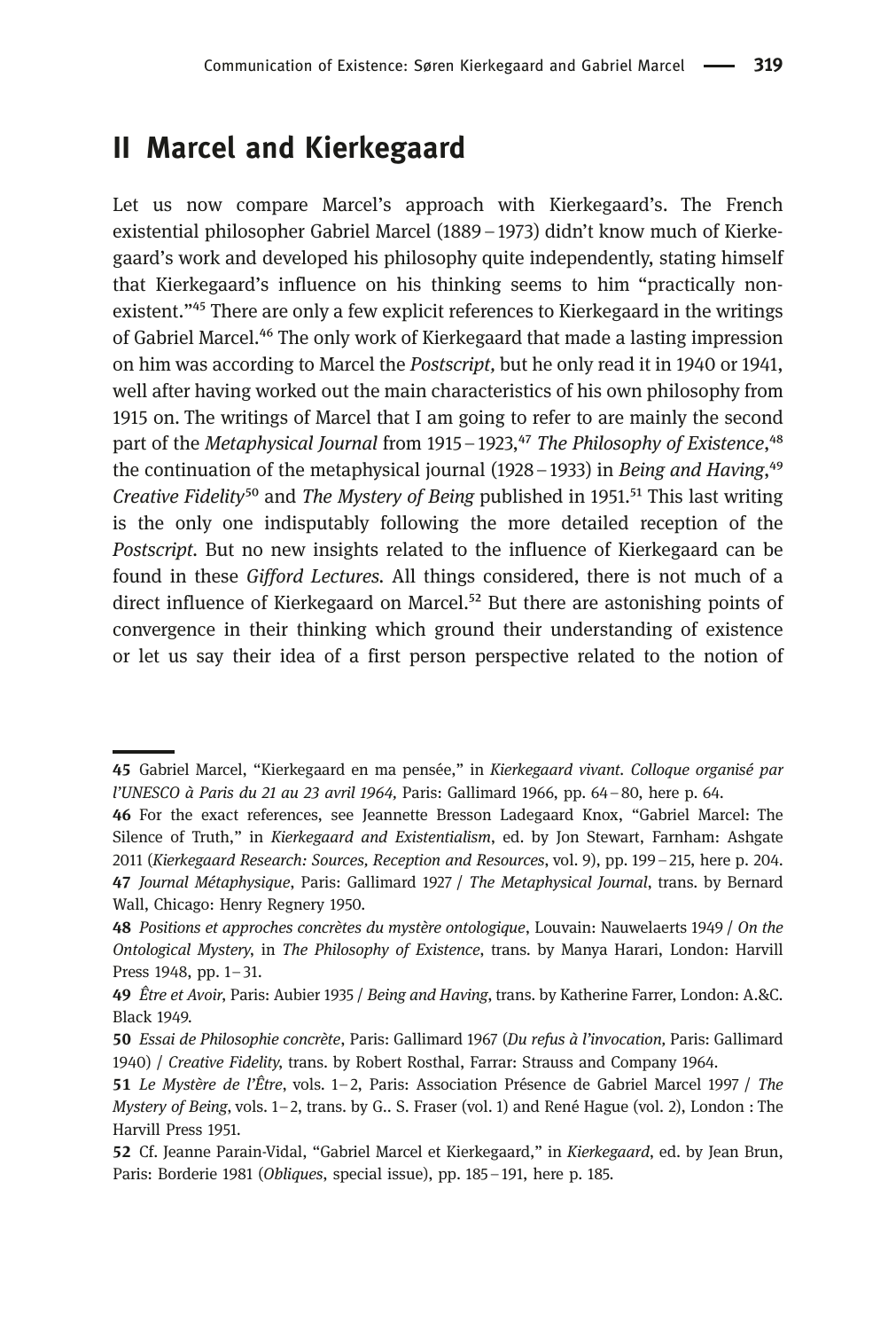existence.<sup>53</sup> However, at the same time the importance of embodiment for Marcel leads to a different understanding of communication of existence, a communication that for him is linked to a kind of second person perspective, which is not the case for Kierkegaard.

#### A First Reflection

The first remarkable point of convergence is that Marcel also distinguishes between two kinds of reflection in terms of two different first person approaches to reality. But what Marcel calls first and a second reflection is not identical to what Kierkegaard means by these expressions.<sup>54</sup> They basically correspond to Kierkegaard's distinction between objective thought and subjective reflection.

For Marcel first reflection is, as objective thought for Kierkegaard, turned toward the object. It means reflecting without being interested in oneself as an existing subject. $55$  I am turned toward an object without any perception of it participating in me as a subject, without any perception of it not being totally separated from me. The subject of first reflection is moreover one of "impersonal thinking" ("pensée impersonnelle"),<sup>56</sup> which also resembles very much Kierkegaard's neutral subject reflecting on objects as something outside the subject. According to the early Marcel, with first reflection "we treat the world as a spectacle."<sup>57</sup> We behave as if we could "stand aside from the universe."<sup>58</sup> The spectator's activity is that of "recognising a structure."<sup>59</sup> In other words, first reflection pertains to "the order of predication or the characterisable." $^{60}$  First reflection is also described as the realm of the problematic or the problem: "A problem is something met with which bars my passage. It is before me in its entirety."<sup>61</sup> "Wherever a problem is found, I am working upon data placed before me; but at the same time, the general state of affairs authorises me to carry on as

55 Mystère de l' Être I, p. 107 / Mystery of Being I, p. 92.

<sup>53</sup> More points of convergence as for example their affinity with Socrates are analysed by Ladegaard Knox: "Gabriel Marcel: The Silence of Truth," pp. 199–215.

<sup>54</sup> On the parallel between two kinds of reflection in both authors cf. ibid. pp. 205ff.

<sup>56</sup> Gabriel Marcel, Présence et Immortalité, Paris: Flammarion 1959, p. 21 / Presence and Immortality, trans. by Michael A. Machado, Pittsburgh: Duquesne University Press 1967, p. 17.

<sup>57</sup>  $\hat{E}$ tre et Avoir, p. 20 / Being and Having, p. 23.

<sup>58</sup>  $\hat{E}$ tre et Avoir, p. 21 / Being and Having, p. 24.

<sup>59</sup>  $\hat{E}$ tre et Avoir, p. 36 / Being and Having, p. 36.

<sup>60</sup>  $\hat{E}$ tre et Avoir, p. 189 / Being and Having, p. 164.

<sup>61</sup>  $\hat{E}$ tre et Avoir, p. 124 / Being and Having, p. 109.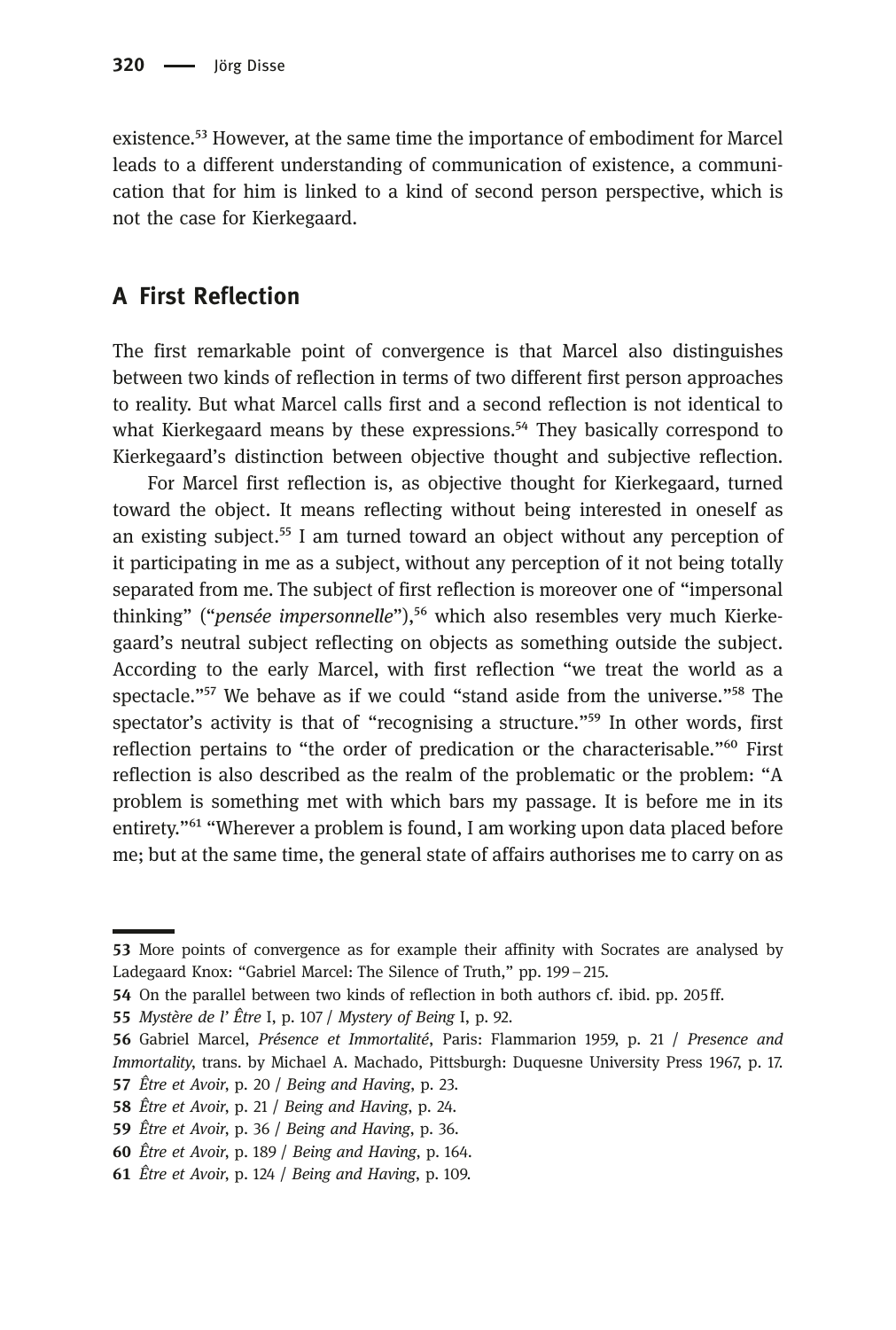if I had no need to trouble myself with this Me who is at work: he is here simply presupposed."<sup>62</sup>

Finally, Marcel relates first and second reflection to the difference between having and being. The spectator's attitude corresponds "to the act by which the subject appropriates the world for himself."<sup>63</sup> To be turned to objects appropriating them means to apprehend in the mode of having. What we have is what cognitively speaking "can be limited, defined and intellectualised."<sup>64</sup> Or, as Marcel says: "Characterisation is a certain kind of possession, or claim to possession...."<sup>65</sup>

#### B Second Reflection

But what is second reflection? In Marcel's view second reflection is disclosing what philosophy is really about.<sup>66</sup> For this reason it is linked to a variety of specifically Marcellian philosophical concepts, of which I can take into account only a few. A more superficial description makes him say that second reflection establishes the "relationship between reflection and life."<sup>67</sup> But what does he mean by that? He certainly wants to say that it is a reflection that takes into account the concretely living or existing subject, but not in terms of an objectifying first reflection.<sup>68</sup> In opposition to first reflection, second reflection is a reflection interior to existence, $^{69}$  on the ground of our self-consciousness as existing, $^{70}$  or on the ground of the self-consciousness that I exist, as Marcel calls it. $71$ 

For Marcel, the I exist discloses itself through a reflection based on a nonreflecting self-experience in much the same way as in Kierkegaard existence is disclosed to subjective reflection through self-feeling. However, for Marcel, this experience is closely related to the experience of one's body, of being incarnated. From a point of view of first reflection, I would be disinterested in the fact that

<sup>62</sup> Étre et Avoir, p. 215 / Being and Having, p. 185.

<sup>63</sup>  $\hat{E}$ tre et Avoir, p. 23 / Being and Having, p. 25.

Être et Avoir, p. 194 / Being and Having, p. 169.

Être et Avoir, p. 213 / Being and Having, p. 183. This subordination of knowledge under the category of possession will become central for the philosophy of Emmanuel Levinas.

<sup>66</sup> Philosophie concrète, p. 38 / Creative Fidelity, p. 22.

<sup>67</sup> Mystère de l' Être I, p. 95 / Mystery of Being I, p. 81.

<sup>68</sup> Mystère de l'Être I, p. 102 / Mystery of Being I, pp. 186f.

<sup>69</sup>  $\hat{E}$ tre et Avoir, p. 32 / Being and Having, p. 33.

<sup>70</sup>  $\hat{E}$ tre et Avoir, p. 19 / Being and Having, p. 14.

<sup>71</sup> Mystère de l' Être I, pp. 103-105 / Mystery of Being I, pp. 88-90.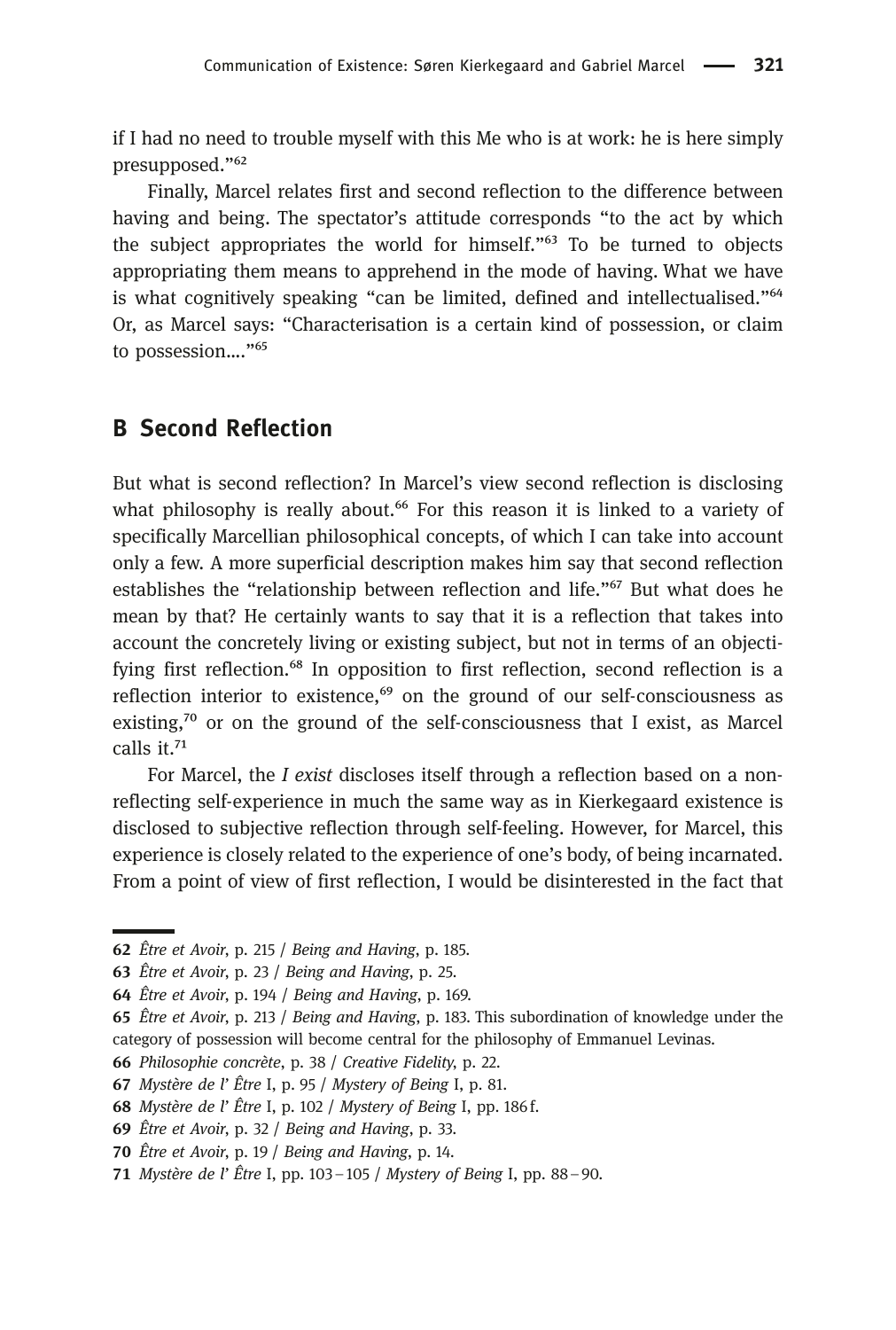my body is mine. For second reflection, the experience of oneself as embodied is essential. It is given when there is no interval between my body and me, no interval from which I could, for example, consider it as an instrument of an abstract or disincarnated  $I^{2}$ . The fact that in some way we can always say I am my body reveals the existence of such a non-interval experience. And also for Marcel it is *feeling* my own body that allows me to say I am my body. He explicitly calls this feeling "the experience of the tie through which my body is mine." $\frac{73}{3}$  Or "My body, in so far as it is properly mine, presents itself to me in the first instance as something felt."<sup>74</sup> There is no interval instantiating a reflective relationship in this experience. Possibly, Marcel remarks, we should even say that we need our body in order to feel our body so that our body is at the same time that which feels and that which is felt.<sup>75</sup> Though for Kierkegaard it is also through feeling that one's existence is disclosed to oneself, he doesn't mention the body.<sup>76</sup>

Now the experience of existence as tied to the body is not only a feeling of oneself, but it is also an experience of the self "as tied up with the universe," $77$  a non-reflecting experience of all that is distinct from oneself. Because of this nonreflecting experience, for Marcel, second reflection is not turned to an object but to a presence. It is the universe and everything that is in the universe that is such a presence.<sup>78</sup> Together with the notion of presence, Marcel introduces the idea of participation, participation of the subject in that which it has before itself. Second reflection is a reflection from within participation. Instead of a search for objective knowledge related to objects, second reflection is contemplation,<sup>79</sup>

Mystère de l' Être I, p. 117 / Mystery of Being I, p. 101.

<sup>72</sup> Mystère de l' Être I, p. 116 / Mystery of Being I, p. 100.

<sup>73</sup> Mystère de l' Être I, p. 113 (my own translation). In Mystery of Being I, p. 97 the word "lien" has not been translated.

Mystère de l' Être I, p. 117 / Mystery of Being I, p. 102.

We need to be slightly more precise: even if from a second reflection point of view for Marcel I experience my body as "I am my body," at the same time there is a distance to my body. Second reflection is and remains a reflection. One should therefore say, Marcel suggests, that my body is mine and is not mine ( $\hat{E}$ tre et Avoir, p. 11 / Being and Having, p. 16). To be an incarnated being means to be both (Philosophie concrète, pp. 34 f. / Creative Fidelity, p. 20). But even if for second reflection my body is also not mine, the body is not considered as totally different from me as it is in first reflection. Second reflection remains "interior to existence" or one could say "interior to a body."

<sup>77</sup> Mystère de l' Être I, p. 10 / Mystery of Being I, p. 15.

<sup>78</sup> Mystère de l' Être I, pp. 220 – 224 / Mystery of Being I, pp. 204 – 209.

<sup>79</sup> Mystère de l'Être I, p. 138 / Mystery of Being I, p. 122.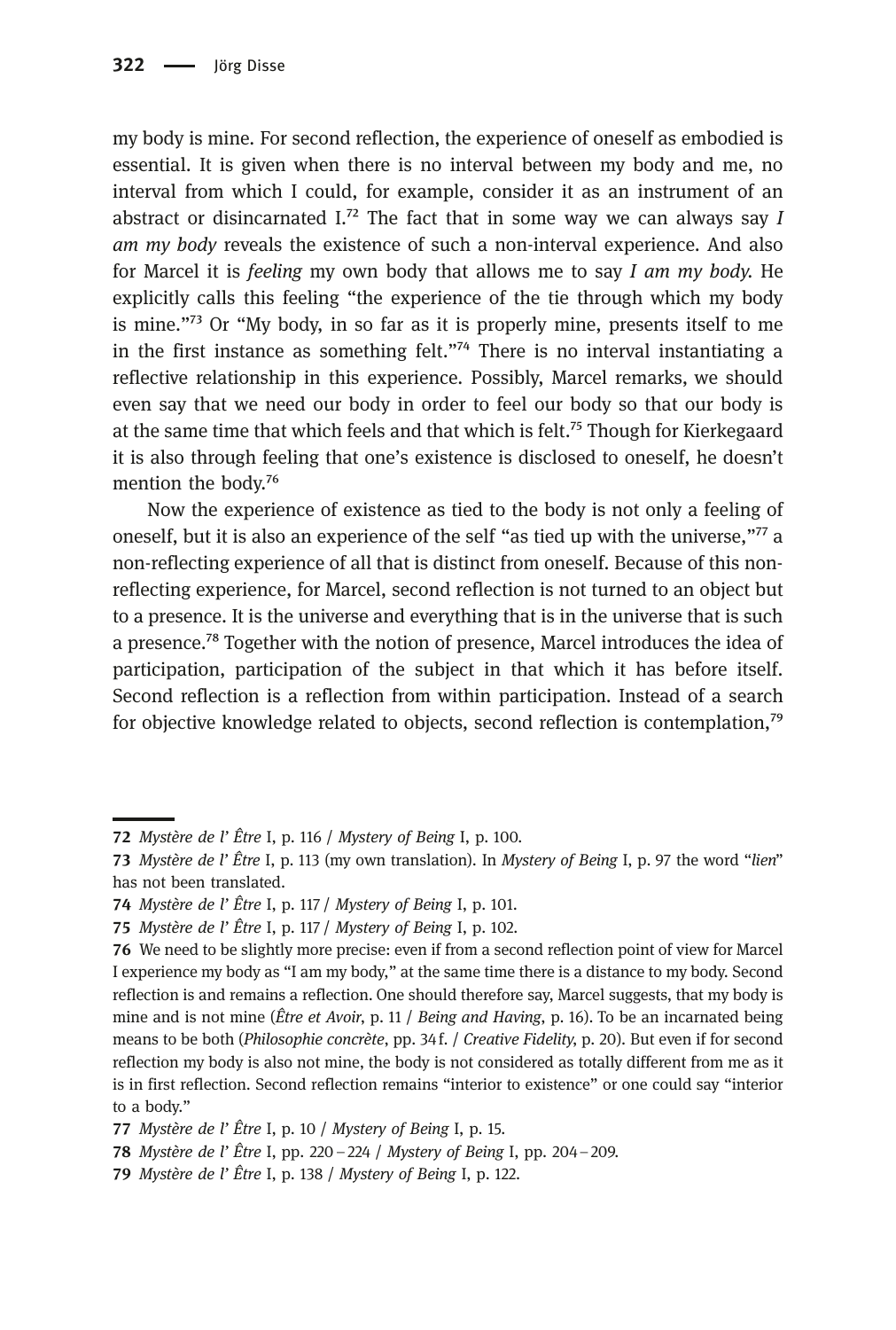contemplation as a knowing of what is known through participation in what is known.<sup>80</sup>

As Marcel describes it in The Mystery of Being, to contemplate means "to recollect oneself in the presence of..." ("... se recueillir en présence de").  $81$ There are two simultaneous movements involved here. The first movement is recollection as a way of participating in ourselves or better in our own existence through self-feeling. To recollect oneself means for Marcel to grasp oneself as a unity, $^{82}$  and it is self-feeling that allows us to grasp ourselves as such a unity. The second movement establishes our presence to the world. For Marcel, the notion of presence is tied to the notion of the mysterious or mystery. A presence is something that ultimately "cannot be limited, defined and intellectualised."<sup>83</sup> As such it remains a mystery for the subject that is confronted to it. Whereas the problem is something that is "before me in its entirety," the mystery "is something in which I find myself caught up, and whose essence is therefore not before me in its entirety."<sup>84</sup> To find myself caught up with something means that I "refer it to my own lived existence" ("… de référer ces données à [ma] propre existence vécue"),<sup>85</sup> or better, to my own self-experience as an existing subject. But it is not referred to in an egoistic sense, in the sense of how I am going to instrumentalize what is before me for my needs (that would be first reflection), but in the sense that, as Marcel says, a co-esse is realised between me or my self-experience and what is before me.<sup>86</sup> The notion of "in the presence of" is meant to express this.<sup>87</sup>

Second reflection therefore appears to be somewhat different from Kierkegaard's subjective reflection. By subjective reflection the existing subject relates some objective truth acquired through first reflection or objective thought to his

Mystère de l' Être I, p. 139 / Mystery of Being I, p. 123.

<sup>81</sup> Mystère de l'Être I, p. 142 / Mystery of Being I, p. 126 (which translates "to ingather oneself in the presence of").

<sup>82</sup> Positions et approches concrètes, p. 63 / Philosophy of Existence, p. 12. Philosophy of Existence translates "re-collect myself as a unity."

<sup>83</sup> Étre et Avoir, p. 194 / Being and Having, p. 169.

<sup>84</sup>  $\hat{E}$ tre et Avoir, p. 124 / Being and Having, p. 109.

<sup>85</sup> Mystère de l' Être I, p. 160 / Mystery of Being I, p. 81 (translation modified).

Mystère de l' Être I, p. 144 / Mystery of Being I, p. 128.

<sup>87</sup> Recollection of course is also often called presence by Marcel, a "presence of my body to me" (Philosophie concrète, p. 30 / Creative Fidelity, p. 17) or "my psycho-organic presence to myself" (Philosophie concrète, p. 36 / Creative Fidelity, p. 20) for example, but to distinguish presence from recollection as I do may help understanding the different aspects involved in second reflection.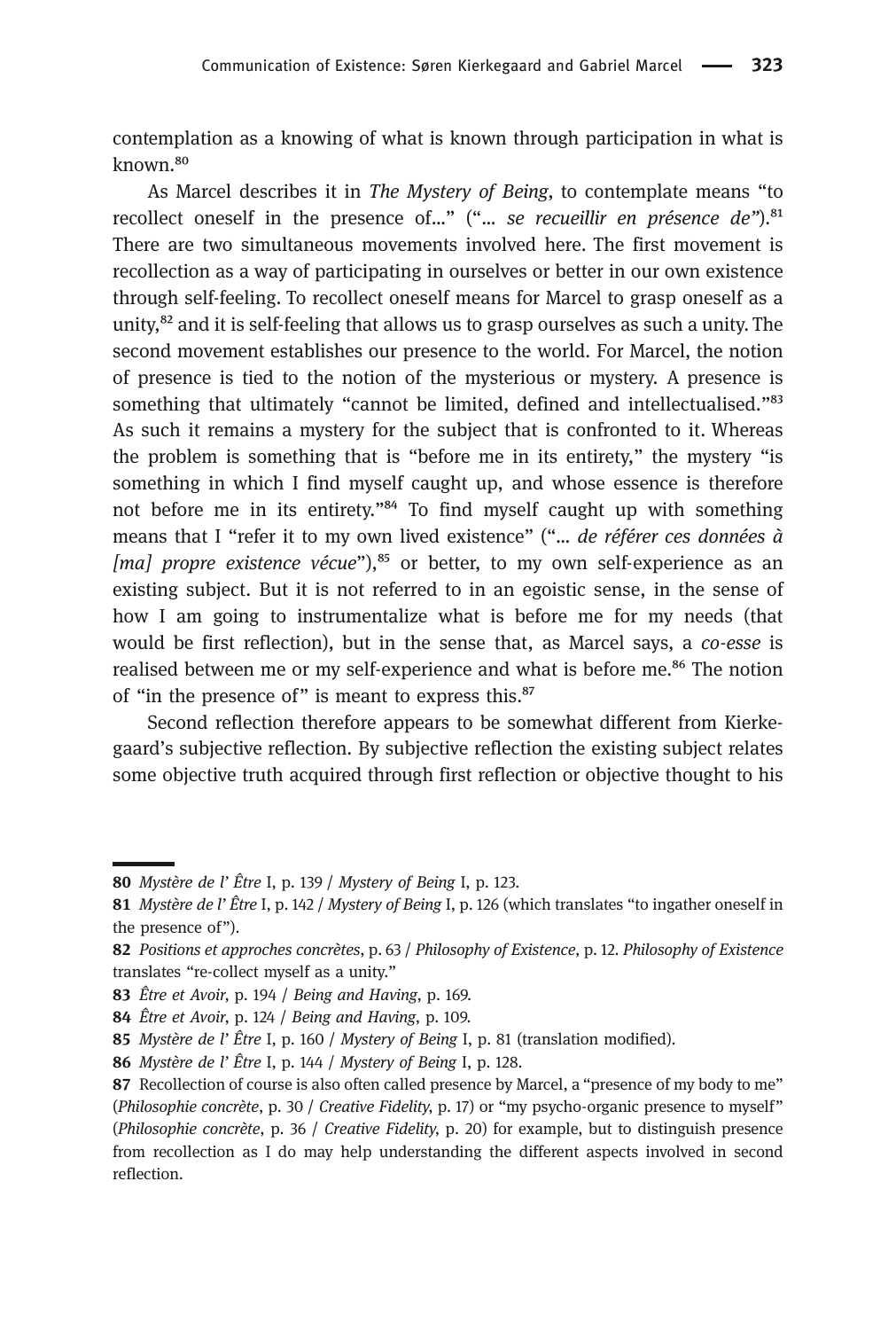own existence or subjectivity.<sup>88</sup> It is just appropriating objective thought in order to become lived by the subject. Marcellian second reflection is different in that it establishes a way of thinking completely distinct from objective thought.<sup>89</sup> It does not relate objective truth to existence, it is not a subjective appropriation of the problematic; it is thinking in terms of the mysterious instead of the problematic.

#### C Communication of Existence

There is another important difference between Kierkegaard and Marcel. As I said, Marcellian second reflection is based on a non-reflecting experience not only of oneself but also of all that is different from oneself. Now, with the non-reflecting experience a particular communication with the world is established, as Marcel sometimes calls it. He conceives it as a communication of being, as a communication of my being to other being. I will argue that it is to be interpreted as a communication of existence, but in a way somewhat different from Kierkegaard's understanding of communication of existence.

We need first to have a look at the notion of being in Marcel's philosophy. Realizing a co-esse between me and what is before me makes me open to what is before me, or *disposable* as Marcel also calls it. This disposability ("disponibilité") allows us to recognise the givenness of something Marcel describes as inexhaustible and concrete ("un inépuisable concret").<sup>90</sup> He calls it being. $91$  Being is not the same as existence. It is something an existing subject experiences as a requirement ("exigence"), as a call, $92$  a call to give room to the experience of being. And it is a call because the presence of being is experienced as accomplishment or fullness, as something that appeases a profound appetite ("un besoin profond") within us,<sup>93</sup> the appetite or need for fullness ("besoin de plénitude").<sup>94</sup> The existing subject feels interiorly driven to being ("une poussée"). intérieure").<sup>95</sup>

<sup>88</sup> Cf. SKS 7, 77 / CUPH, 65.

<sup>89</sup> With "first reflection" Kierkegaard and Marcel mean the same.

<sup>90</sup> Philosophie concrète, p. 104 / Creative Fidelity, p. 66.

Philosophie concrète, p. 109 / Creative Fidelity, p. 69. Being belongs to the realm of the invisible (Mystère de l' Être II, p. 31 / Mystery of Being II, p. 29).

Mystère de l' Être II, p. 39 / Mystery of Being II, p. 37 (cf. Philosophie concrète, p. 106 / Creative Fidelity, p. 67).

<sup>93</sup> Mystère de l' Être II, p. 47 / Mystery of Being II, p. 45.

Mystère de l' Être II, p. 44 / Mystery of Being II, p. 42.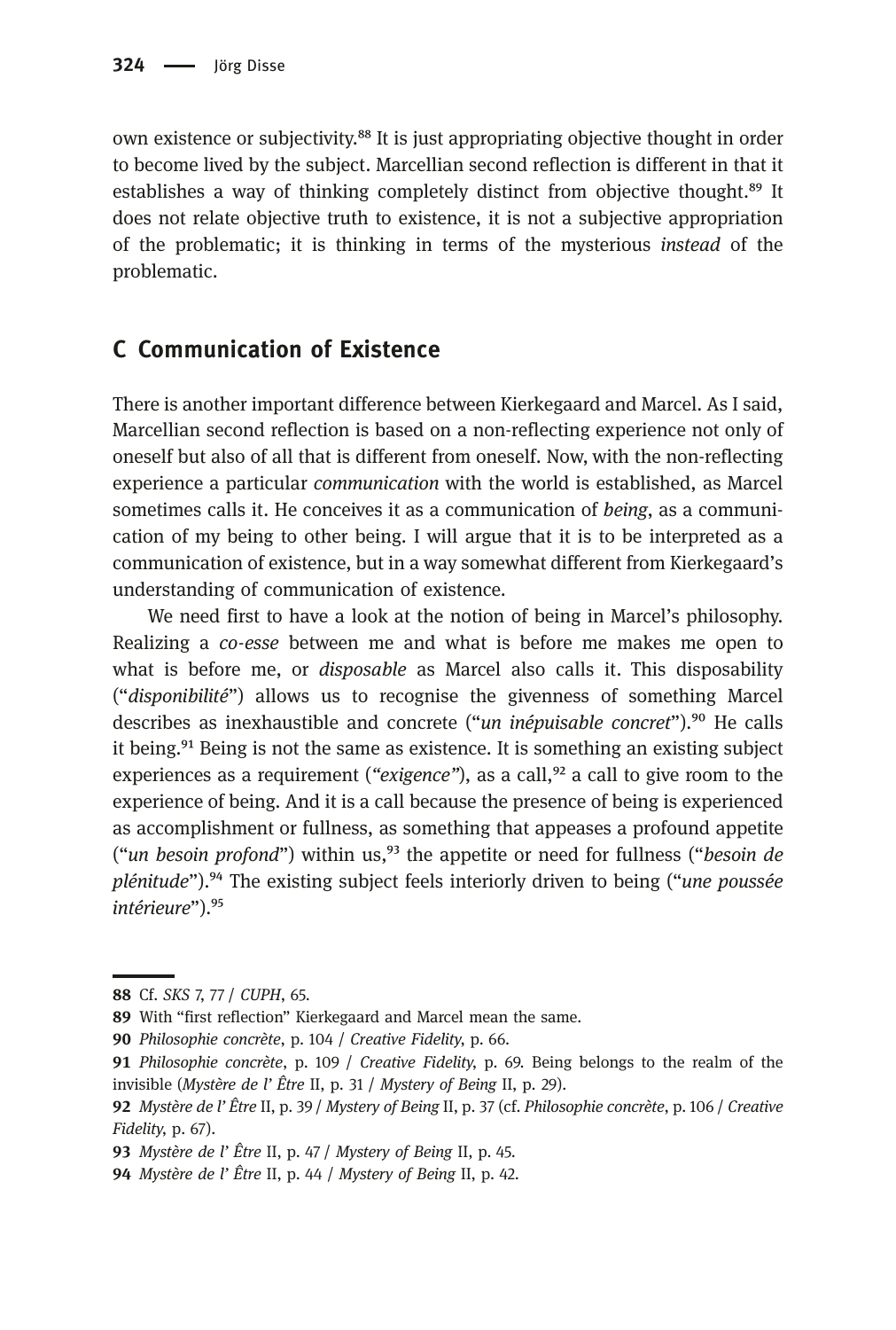Everything can disclose being. Being is not identical to God in Marcel as some have interpreted it. $^{96}$  Being in relationship to things has to do with their singularity. I can analyse the common characteristics a flower shares with other flowers, and that would be first reflection; but I can also contemplate a flower in its singularity and in such a way get into contact with its being.<sup>97</sup> However this is for Marcel a secondary kind of disclosure of being. To things we attribute being only relatively to ourselves as existing subjects.<sup>98</sup> Besides openness to the being of things there is also openness to my own being and openness to the being of others. And, for Marcel, being is primarily experienced in self-awareness and in the awareness of others, of other persons.

Our own being may be called our soul, as Marcel suggests in The Mystery of Being. There is an interval between me and my soul.<sup>99</sup> There is something within me which is my soul and to which I can more or less come into contact with by recollection, by participation. And there is openness to the being of the other or the other person, when the other appears to me not as a "He" but as a "Thou," as Marcel formulates it. "He" and "Thou" are two different ways of being related to others. If the other appears to me as a "He," he is the object of first reflection, he is just an object among others; if he appears to me as a "Thou," he becomes a presence that presupposes the disposability of the existing subject: "The other,

Mystère de l' Être II, p. 39 / Mystery of Being II, p. 37 (cf. Journal Métaphysique, p. 181 / Metaphysical Journal, p. 183: "an appetite for being"). There is room for deepening the comparison with Kierkegaard here. I would suggest that what is subjective truth for Kierkegaard in some way is being for Marcel. For Kierkegaard, existence is a constant striving toward the maximum of subjective truth which is infinite passion for eternal happiness (compare to Marcel's fullness). Instead of existence as a passionate striving, for Marcel the relationship to being is a relationship of hope (would Marcel call Kierkegaard's striving "desire" as opposed to hope? Cf. Mystère de l' Être II, p. 156–160 / Mystery of Being II, p. 155–159; Homo Viator: Prolégomènes à une métaphysique de l'espérance, Paris: Aubier 1944, p. 84 / Homo Viator: Introduction to a Metaphysic of Hope, trans. by Emma Craufurd, Chicago: H. Regnery Co. 1951, p. 66). But as Marcellian hope is not turned toward objects, as it "transcends" objects (Homo Viator, p. 41  $/$  p. 32), Kierkegaardian striving is turned toward eternal happiness as the infinite, i.e. as something beyond any finite object; and as for Marcel hope is independent of any (objective) reasons to hope (Homo Viator, p. 83  $/$  p. 65), for Kierkegaard subjective truth is beyond any possibility of being grasped objectively.

<sup>96</sup> See Anthony Malagon or Thomas C. Anderson (cf. supra, footnote 2 & 3).

<sup>97</sup> Mystère de l' Être II, pp. 16f. / Mystery of Being II, pp. 12f.

We attribute it to things, says Marcel, because as existing subjects we apprehend them as being of value to us (Mystère de l' Être II, p. 58 / Mystery of Being II, p. 57). Being cannot be separated from the notion of value (Mystère de l' Être II, p. 62 / Mystery of Being II, p. 61). Être et Avoir, p. 45 / Being and Having, p. 44 (cf. Mystère de l' Être II, p. 33 / Mystery of Being II, p. 31).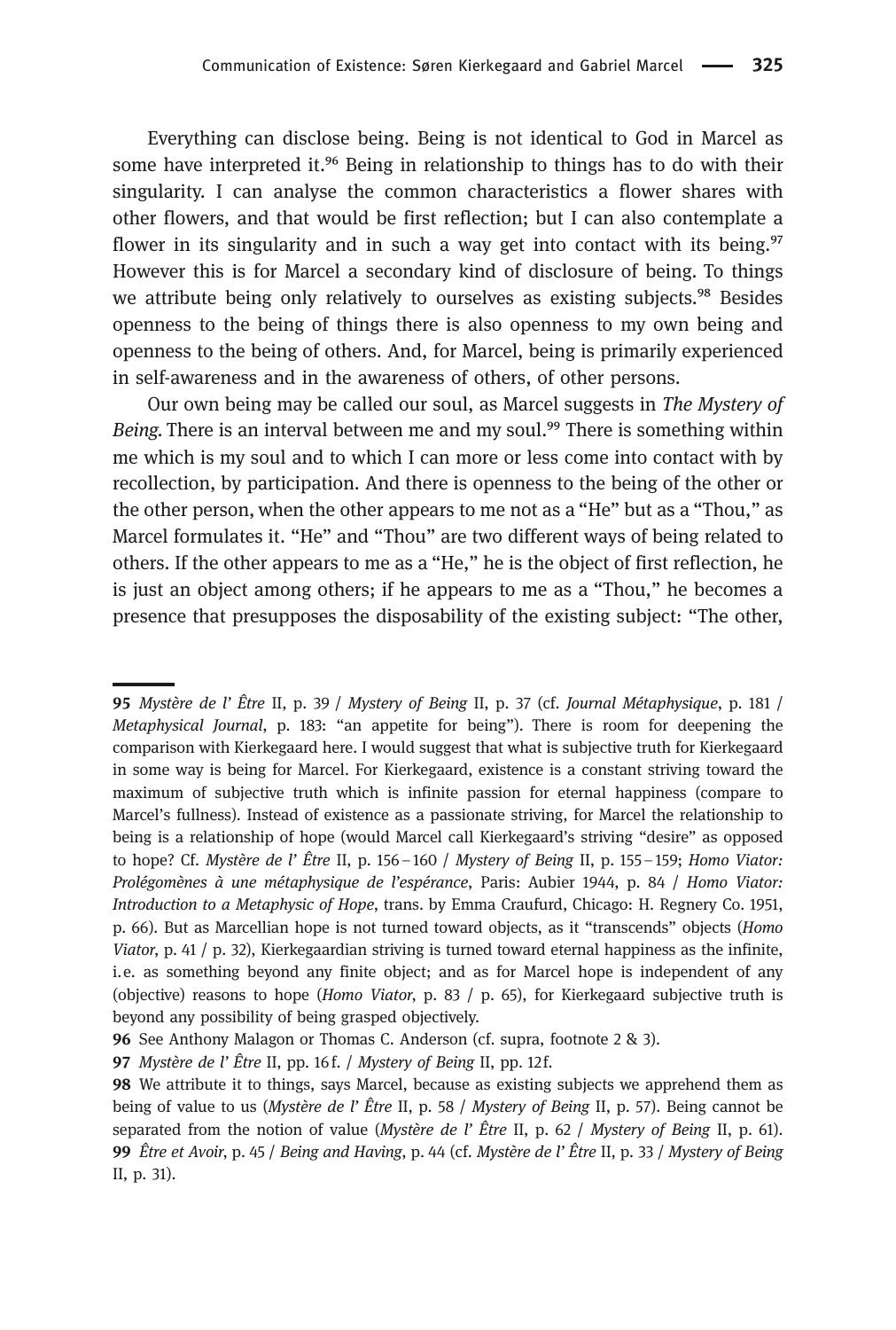in so far as he is other, only exists for me in so far as I am open to him, in so far as he is a Thou." $100$ 

For Marcel, there is no presence to the other independently of a presence to oneself. And the other way round: there is no presence to oneself without being in touch with others: "I communicate effectively with myself only insofar as I communicate with the other person, i.e. when he becomes Thou for me. $10^{101}$ Marcel uses the notion of communication in a broader sense than Kierkegaard, as it can also express a self-relationship. This interdependence between selfcommunication and communication with the other is also described in terms of being: There is no being in touch with the being of others without being in touch with one's own being and vice versa. Inter-subjectivity is a "relationship from being to being." $102$ 

There is not only interdependence between self-communication and communication with the other, Marcel also conceives the communication between two individuals as reciprocal. "We must be Thou for each other" as he expresses it in the *Metaphysical Journal*,<sup>103</sup> we must "treat" each other as beings,<sup>104</sup> be attentive to each other's being,<sup>105</sup> "treat" each other as singular beings, as he formulates it elsewhere.<sup>106</sup> When this happens there is "community," as Marcel calls it in the *Metaphysical Journal*,<sup>107</sup> or communication with "communion" as he writes in The Mystery of Being.<sup>108</sup> There is communion or reciprocal participation.

This kind of reciprocal participation now can be called communication of existence. Let me explain why. What is the being of the other? It is his soul. What is his soul? It is not a static entity but being interiorly driven toward... being. And this being driven is constitutive of existence, of an existing subject. To exist means to be open or disposable, to live in the mode of participation.<sup>109</sup> To be open to the being of the other means to be open to his existence, to participate in his existence. Inter-subjectivity therefore is the reciprocal participation in the existence of each other, a reciprocal communication of existence. With

**<sup>100</sup>**  $\hat{E}$ tre et Avoir, p. 133 / Being and Having, p. 116. Notice the proximity to Levinas again. 101 Philosophie concrète, p. 56 / Creative Fidelity, p. 38.

<sup>102</sup> Journal Métaphysique, p. 171 / Metaphysical Journal, p. 172.

<sup>103</sup> Journal Métaphysique, p. 199 / Metaphysical Journal, p. 202.

<sup>104</sup> Philosophie concrète, p. 112 / Creative Fidelity, p. 71.

<sup>105</sup> Mystère de l'Être I, p. 221 / Mystery of Being I, p. 205.

<sup>106</sup> Mystère de l'Être I, p. 196 / Mystery of Being I, p. 180.

<sup>107</sup> Journal Métaphysique, p. 199 / Metaphysical Journal, p. 202.

<sup>108</sup> Mystère de l'Être I, p. 221 / Mystery of Being I, p. 205.

<sup>109</sup> Philosophie concrète, p. 40 / Creative Fidelity, p. 23.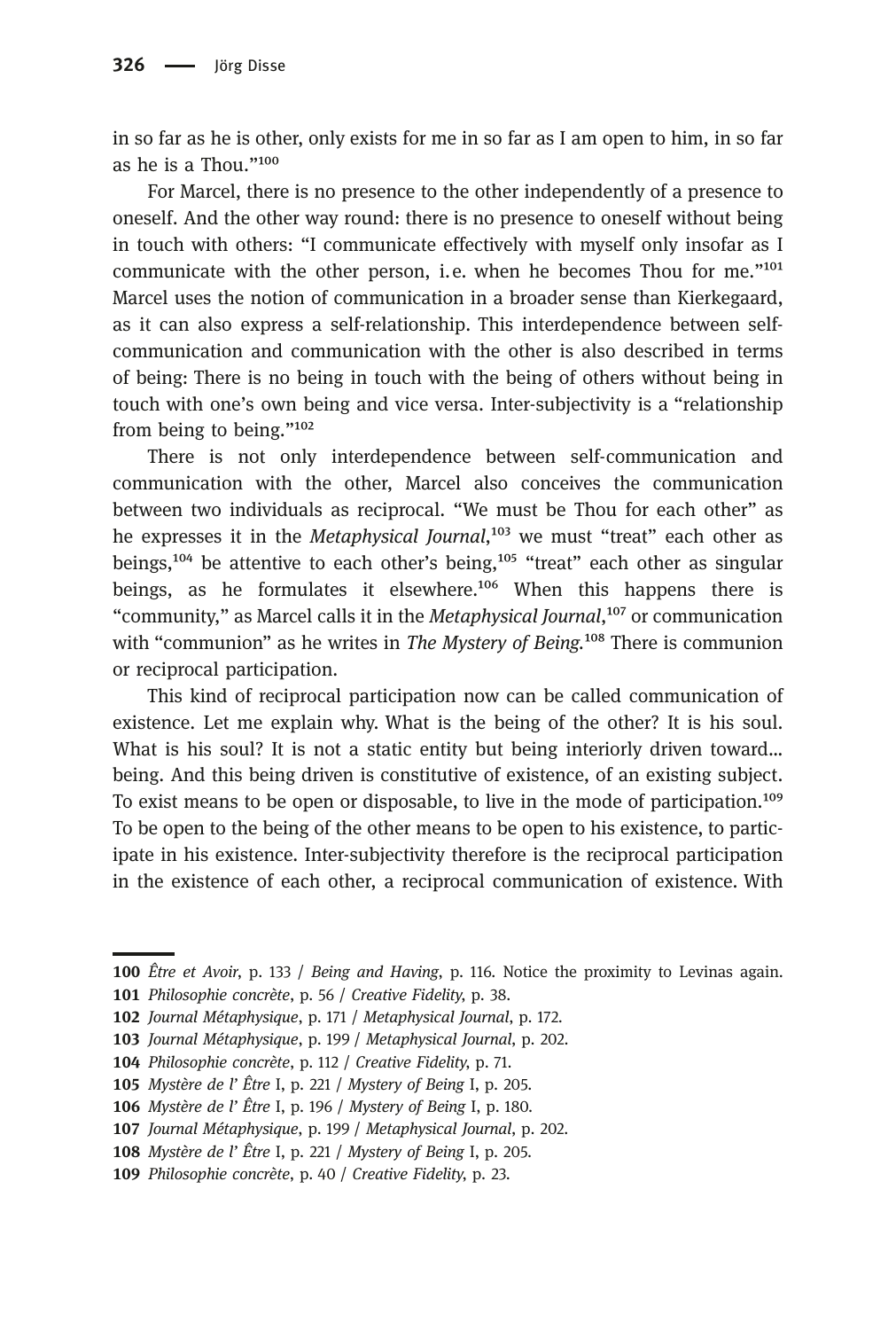Marcel's words, it can also be described in the following way: "There is a real communication between my experience and the other experiences."<sup>110</sup>

Obviously for Marcel, communication of existence is something different from what Kierkegaard means by it. For Kierkegaard, it is the communication between an existing subject and a subject that has not yet become aware of its existing. Kierkegaardian communication of existence is about how to communicate one's own existing or being subjective to a subject that is not yet existing, i.e., that has not yet become subjective. It is a non-reciprocal relation from an individual with consciousness of existence to an individual lacking consciousness of existence. Marcel does not at all mention this possibility, although he could. It would make sense for him to consider communication of existence as a communication to somebody who has not become aware of himself as existing. But Marcel restricts communication of existence to the reciprocal relationship of existing subjects.

In Kierkegaardian terms, the advantage of Marcel's conception is the idea of an interdependence between being subjective and being in touch with other subjects' being subjective. Kierkegaardian subjectivity, in the Postscript and elsewhere, remains a somewhat isolated subjectivity. Even in Works of Love the description of love of the neighbour does not give emphasis to the idea of mutual relationship and even less to the more specific idea of an interdependence of my being subjective with the being subjective of others.<sup>111</sup> Ideally speaking Kierkegaard could have focussed on it, but in his time philosophical reflection on inter-subjectivity was not yet developed enough for such a focus. Marcel's interdependence does establish a kind of second person perspective. Marcel himself even calls his philosophy a metaphysics of the "we are" and opposes it to the Cartesian metaphysics of the "I think."<sup>112</sup> I am not sure Marcel's second reflection really grounds in a *we are*; perhaps it would be more precise to say that it grounds in an  $I$  exist participating in the  $I$  exist of another or others.

<sup>110</sup> Mystère de l' Être II, p. 11 / Mystery of Being II, p. 7.

<sup>111</sup> Except some hints as in the following passage: "...but the beloved he loves as himself is not the neighbor; the beloved is the other I. Whether we speak of the *first* I or the *other* I, we do not come a step closer to the neighbor, because the neighbor is the first you" (SKS 9, 64 / WL, 57). I do not mean that Kierkegaard's understanding of love excludes reciprocal encounter. M. Jamie Ferreira has convincingly shown that a thorough reading of Works of Love "leaves room for and even requires significant dimensions of mutual responsiveness within a relationship" (M. Jamie Ferreira, Love's Grateful Striving. A Commentary on Kierkegaard's Works of Love, New York: Oxford University Press 2001, p. 210; see the whole chapter 15). Nevertheless, Kierkegaard does not reflect on love in such a way as to make of mutuality or interdependence of subjectivity an essential element of the love-relationship.

<sup>112</sup> Mystère de l' Être II, p. 12 / Mystery of Being II, p. 9.